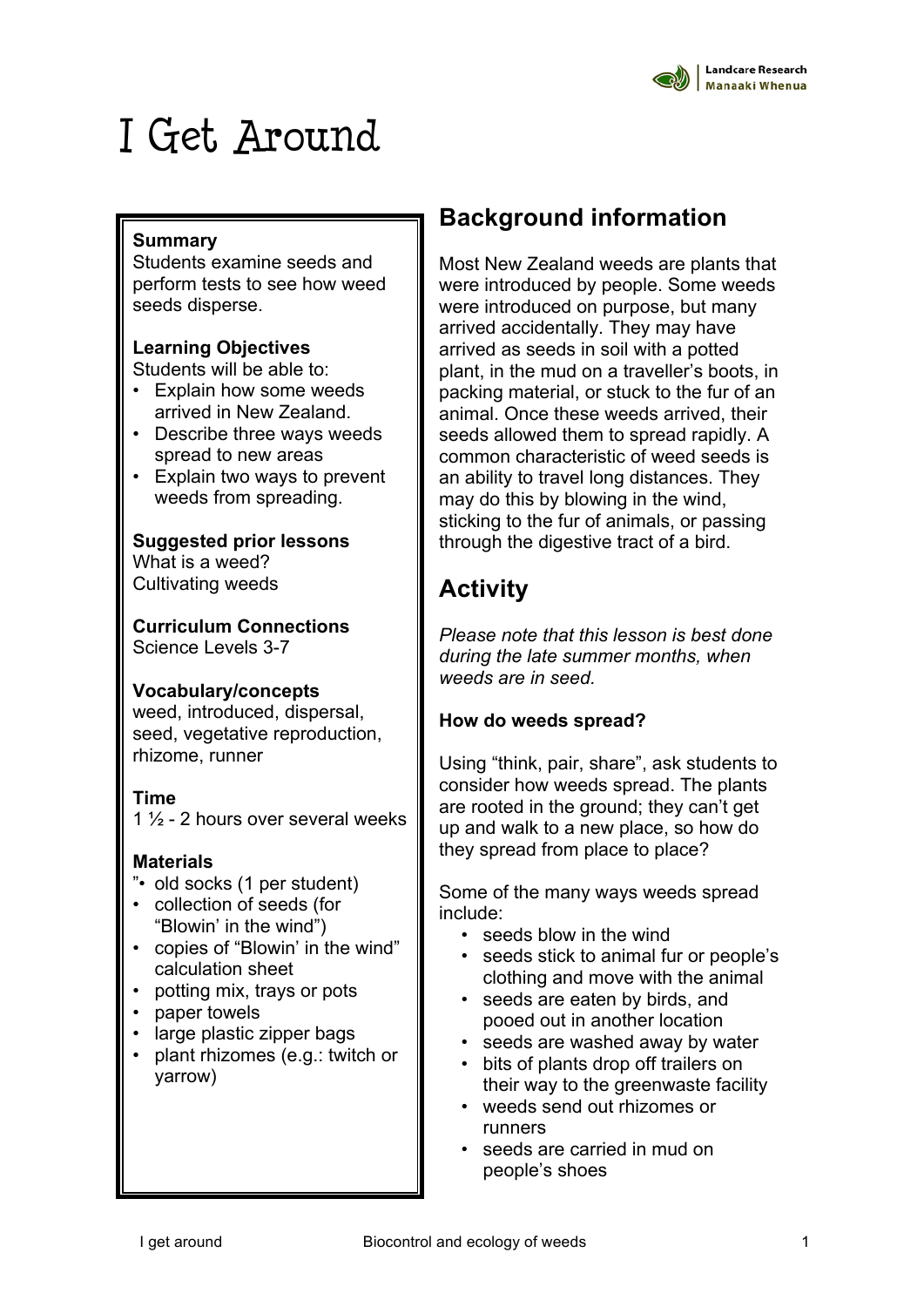• aquatic weeds can be carried stuck to boats

Explain to the students that you are going to test some of the ways weeds move around.

#### **Hitchikers**

Take students to a weedy field. Have students put a sock over one of their shoes and walk around in the field. Weed seeds will stick to the sock. Before you leave the field, have students remove the sock, turning it inside out to capture the seeds. Back at school, students can pick the seeds out of their socks. If you have time, plant the seeds in potting mix and see what sprouts. Alternately, sort the seeds by their look, and ask students to count how many different weed seeds they picked up. Discuss with the students how this strategy works by asking them to imagine they've gone tramping and picked up some seeds in their socks. The seeds work their way into the sock and start scratching them after a while, so they stop to pick the irritating seeds out. They drop the seeds beside the track, where they germinate.

#### **Blowin' in the wind**

Collect a variety of different wind-dispersed seeds (e.g. dandelion, swan plant, maple, ake ake, birch), and some non wind-dispersed seeds (e.g.: acorns, corn, beans). On a windy day, take students outdoors to test how far each type of seed can blow. This activity is easiest if you can have the seeds blow across a netball court or playing field. Have one student release some seeds from shoulder height. Other students should follow the seeds as they travel, and stand where the seeds come to rest. Measure the longest flight of each seed type. Which seed travels the farthest? What features help the seed fly far? Back in the classroom, you can use these figures, along with some information about the plant's life cycle to work out how far each plant might spread in 10 years. For example, say a swan plant seed travels 10 metres in your wind experiment. The swan plant in an annual—that is it can grow and produce seed in one year. It has a generation time of one year. So we can calculate its spread in 10 years with the following formula:

| <b>Distance</b><br>blown | Χ | # generations in 10<br>vears | $\equiv$ | Distance travelled in<br>10 years |  |
|--------------------------|---|------------------------------|----------|-----------------------------------|--|
| 10 m                     |   | 10 generations               | =        | $100 \text{ m}$                   |  |

An acorn, on the other hand, might only blow 1 metre from it's parent tree, and take 10 years to reach maturity and produce seeds of its own. So the calculation for oaks (assuming they only dispersed by wind) would be:

| 1 <sub>m</sub><br>1 generation | 1 m |
|--------------------------------|-----|
|--------------------------------|-----|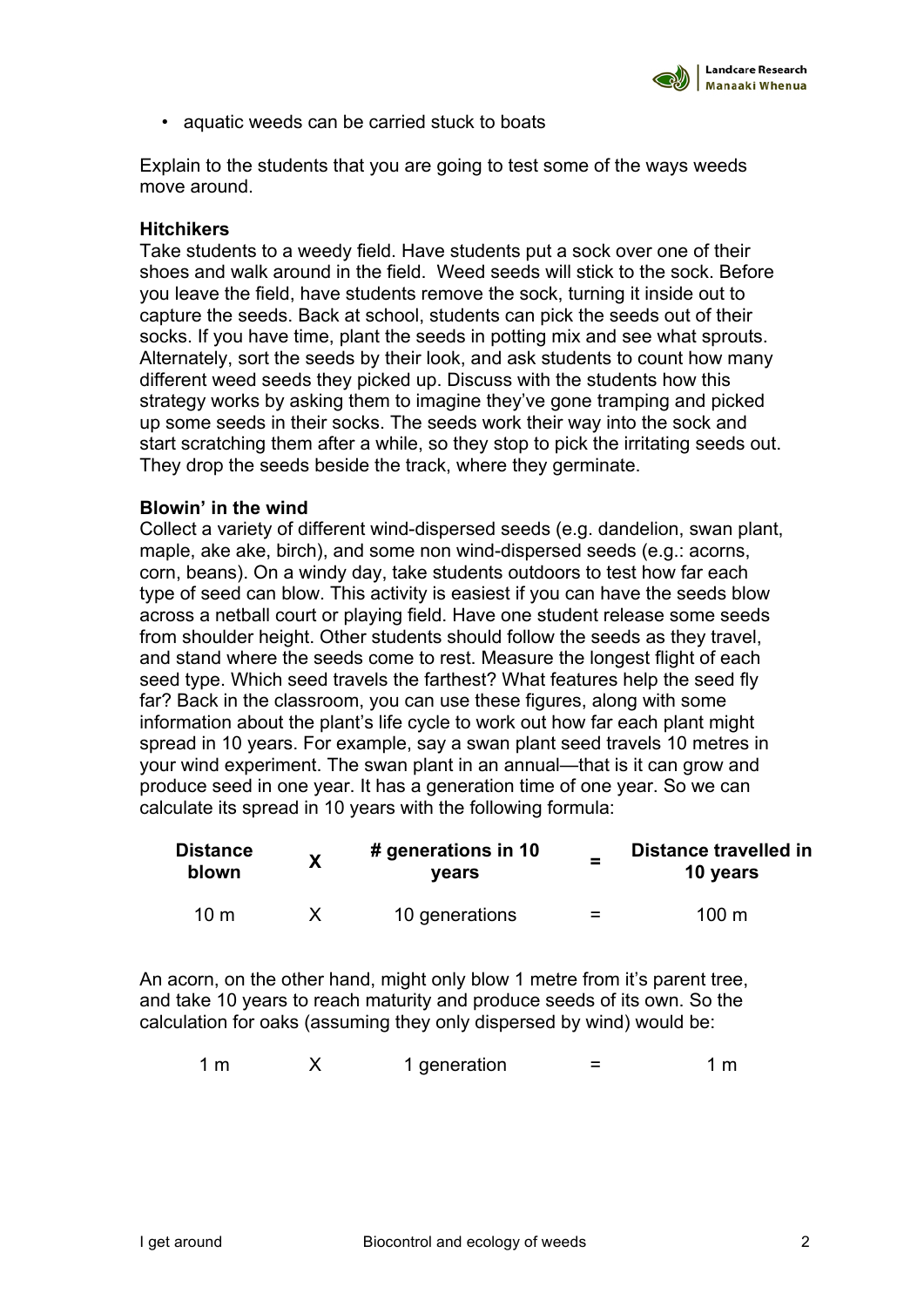#### **Just passing through**

Some seeds germinate best after passing through the digestive system of an animal. Kereru and other native fruit-eating birds are important dispersal agents for some of our native plants. Some weed seeds can also be transported in the digestive system of birds. Plants that disperse through being eaten often have a sweet fruit to attract animals.

Collect poo from fruit-eating birds (you will be able to see the seeds in the poo, and the poo may be pink or purple—look near fruiting plants like raspberries or grapes). Spread the poo in a pot filled with potting mix and water. Keep the soil moist and warm, and see what germinates.

#### **Runners and rhizomes**

Some plants don't need seeds to spread. Instead, they spread *vegetatively*. There are many ways to do this, but one of the most common is through underground stems called rhizomes or their aboveground counterparts called runners. Strawberries are an example of a plant that reproduces through runners. And anyone who has ever weeded twitch out of their garden will be familiar with how quickly plants can spread with rhizomes. Runners and rhizomes make it difficult to eradicate weeds, because even small bits of plant left behind can take root and grow.

For this activity, collect a quantity of twitch or yarrow rhizomes. Explain to the students how some weeds can spread without seeds. Divide the class into pairs and give each pair a couple of long rhizomes, a plastic zipper bag, and a paper towel. Have students cut up the rhizomes into small pieces and spread the pieces over half the paper towel. Fold the other half over the rhizomes, and moisten the towel. Slip the towel into the plastic bag, and place it in a warm place. After a week or two, have students check on their rhizomes. Have any of the pieces started to grow? Where is the growth coming from? Students should be able to see that growth starts from the nodes along the rhizomes—pieces without a node should not sprout. How big a piece of the plant is needed to create a whole new plant? Would it be easy to get rid of this plant if you pulled it out of the ground?

### **Extension/discussion:**

1. Have students research common local weeds and find out how they spread. Can weeds spread in more than one way? Discuss how we might reduce the spread of weeds (by cutting them down before they produce seeds, or by drying out rhizomes to kill them before putting them on the compost pile or taking them to the greenwaste facility). Weedbusters has excellent information on preventing weed spread.

2. Look at weed seeds under the microscope. Can you see features that help them disperse? Design a seed that disperses by wind or by sticking to bird feathers. Draw your imaginary seed and label it to show how the features help it disperse.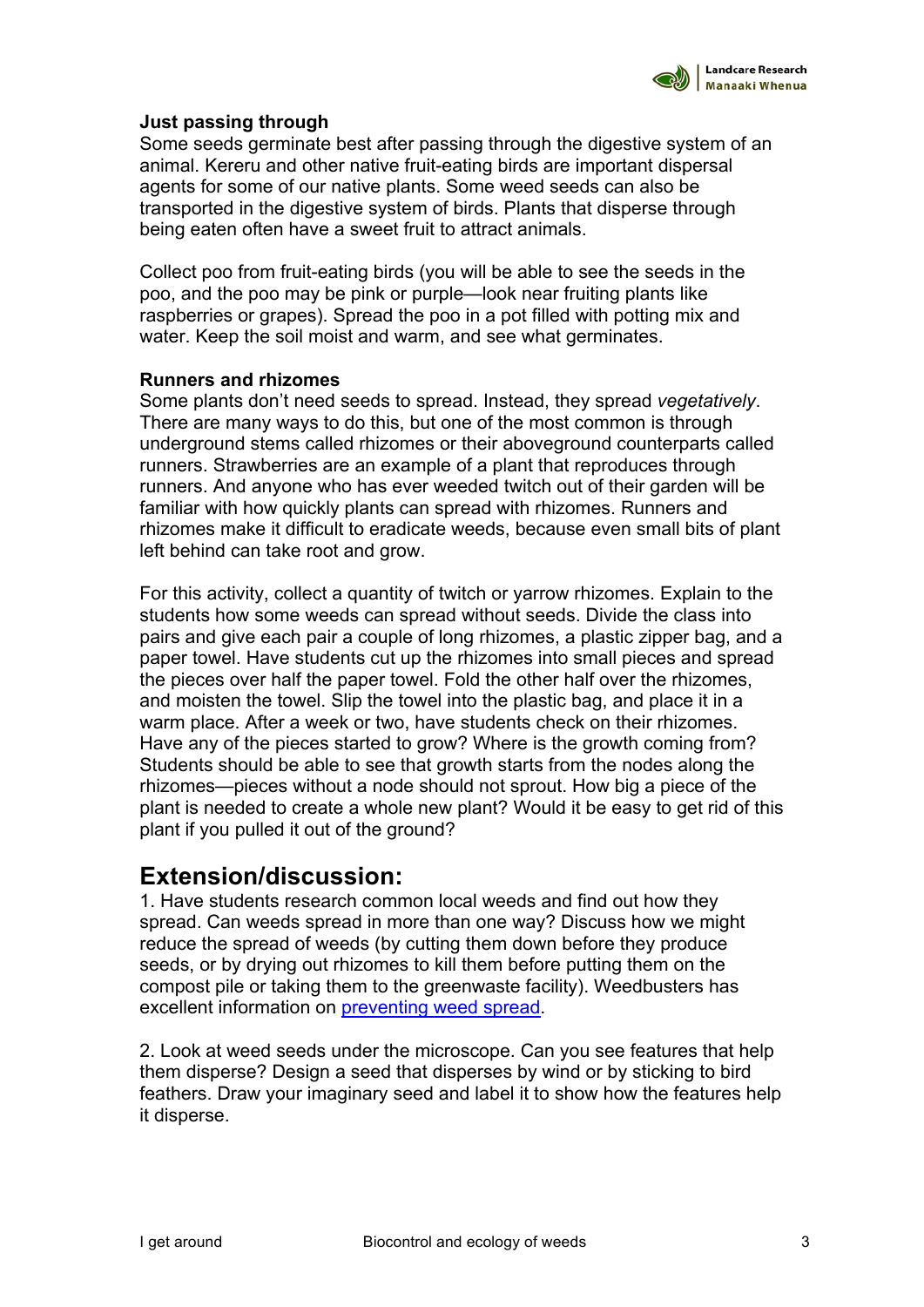## **Curriculum Connections**

Science—Living world

Levels 3 & 4:

Life processes

Recognise that there are life processes common to all living things and that these occur in different ways.

Level 5:

Life processes

• Identify the key structural features and functions involved in the life processes of plants and animals.

Level 6:

Life processes

• Relate key structural features and functions to the life processes of plants, animals, and microorganisms and investigate environmental factors that affect these processes.

Ecology

• Investigate the impact of natural events and human actions on a New Zealand ecosystem.

Level 7

**Ecology** 

• Explore ecological distribution patterns and explain possible causes for these patterns.

## **Vocabulary/concepts**

**Dispersal** – the spreading out of a plant's offspring from the parent plant, usually through seeds.

**Introduced** – Not found naturally in New Zealand. Introduced accidentally or deliberately from elsewhere by people. Also called introduced or alien.

**Rhizome** – An underground stem. Roots and shoots sprout from nodes on the stem, creating new plants.

**Runner** – A stem running along the soil surface. Roots and shoots sprout from nodes on the stem, creating new plants.

**Seed** – The reproductive part of a plant. Seeds result from sexual reproduction—when pollen from one flower fertilises the ova in another flower.

**Vegetative reproduction** – Asexual reproduction – or reproducing without seeds. Vegetative reproduction takes place when part of a plant grows into an entirely new plant, capable of living on its own.

**Weed** – A plant growing where it is not wanted.